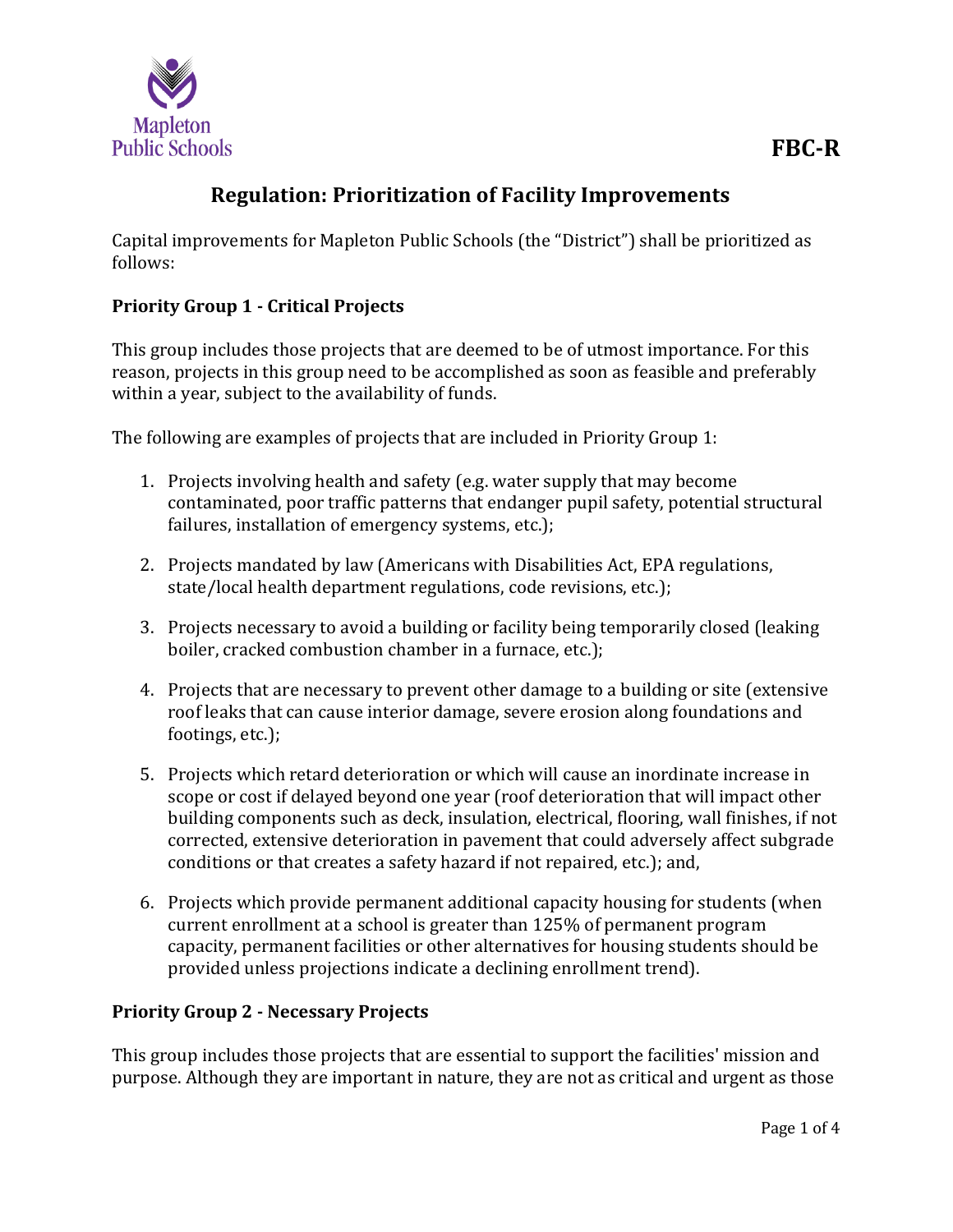

projects in Group 1. Group 2 projects should be accomplished within the next five years, subject to availability of funds.

Examples include:

- 1. Necessary preventative repairs and improvements to maintain the integrity of and keep in operation a building or facility (replacement of equipment and systems that have served their useful life, including boilers, electrical panels, roofs, floor replacement, pavement overlay, etc.);
- 2. Projects which provide permanent housing for students (new schools and additions required to permanently house current or projected enrollment not exceeding 125% of permanent program capacity, etc.);
- 3. Projects which support existing instructional/auxiliary service programs (additions, renovation of open space classrooms, acoustical treatment in instructional areas, renovation of older schools to meet current program standards, renovation to provide functional facilities, etc.);
- 4. Projects which support the expansion of or changes in instructional/auxiliary service programs (computer classrooms, modular technical education laboratories and similar improvements); and,
- 5. Projects which provide operational efficiencies and economies (energy conservation projects, pavement sealing/overlays, ditch water irrigation systems, HVAC control automation and automated irrigation systems, and projects that provide a substantial cost avoidance or return on investment).

Due to the large number of capital improvement needs encompassed within Priority Group 2, the following sub-groups are designated to assist in prioritization:

#### Priority Group 2A

Necessary repairs and improvements to maintain the safety and integrity of the building and avoid imminent failure of a building system that would cause the facility to be shut down and/or result in a substantial loss (roof replacement, boiler replacement, heating pipe and domestic water pipe replacement, etc.).

#### Priority Group 2B

Projects required to house students in permanent facilities on a regular single-track schedule (new schools or additions to existing schools where the projected five-year future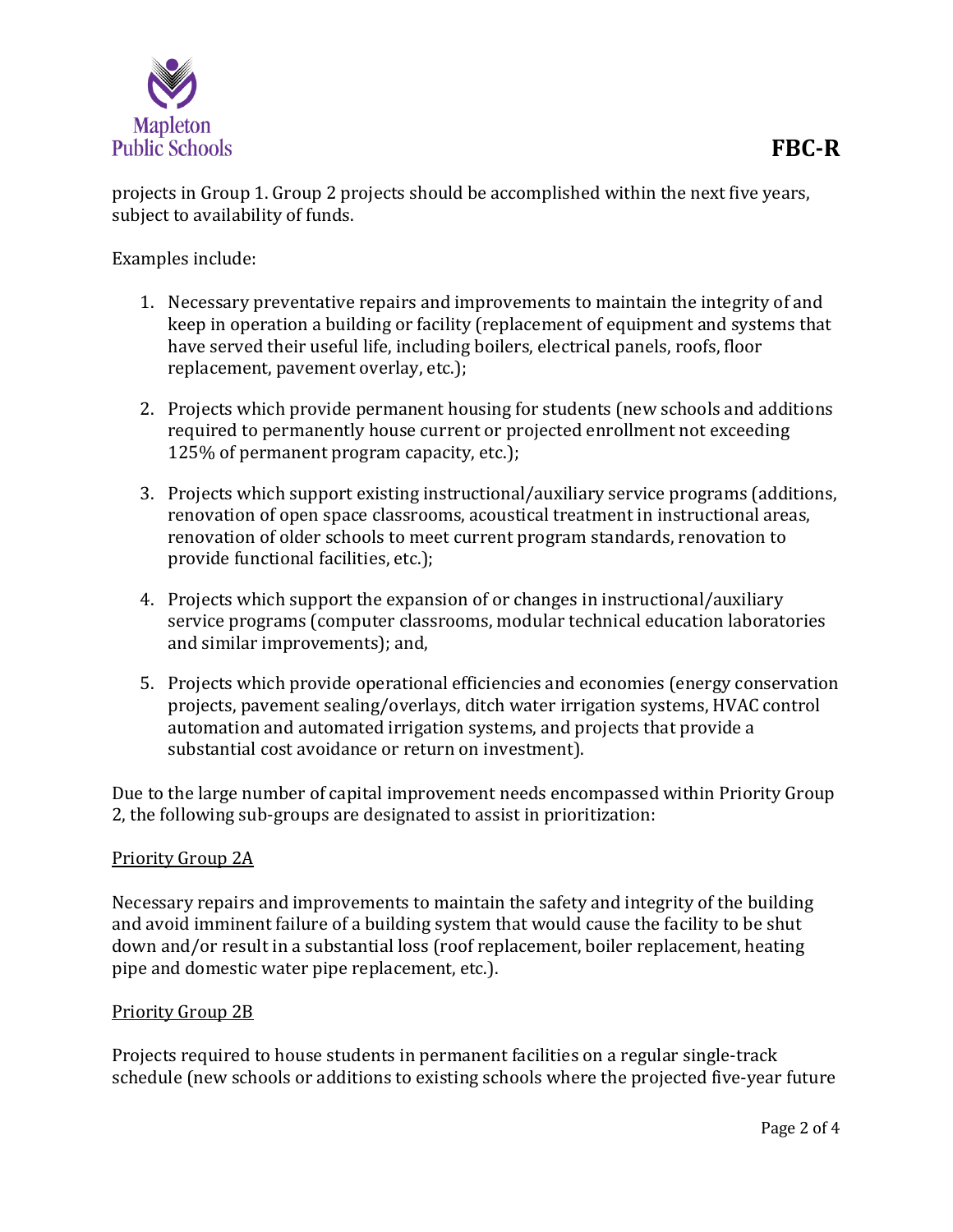

enrollment, based on the most current enrollment projection report, exceeds the permanent program capacity by 20% or more).

#### Priority Group 2C

Projects which support existing instructional/auxiliary service programs and will provide a substantial return on investment, including acoustical improvements, renovation of classroom facilities and renovation/upgrade of facilities 35 years old and older that have had no major remodeling during the last 10 years, including mechanical, electrical, core facility and flooring improvements as required.

#### Priority Group 2D

Projects which support existing instructional/auxiliary service programs, renovation/upgrade of facilities 30 years old and older that have had no major remodeling during the last 10 years and site improvement projects required to provide safe and functional site facilities, including mechanical, electrical, core facility and flooring improvements as required.

### Priority Group 2E

Projects which support existing instructional/auxiliary service programs, renovation/upgrade of facilities 25 years old and older that have had no major improvements during the last 10 years, including mechanical, electrical, core facility and flooring improvements as required.

#### Priority Group 2F

Necessary maintenance or repairs to maintain the site facilities (pavement, drainage and other projects which provide operational efficiencies and economies) and projects that support the expansion of instructional/auxiliary service programs (computer labs, modular technical education laboratories, etc.).

#### **Priority Group 3 - Deferrable Necessary Projects**

Projects in this group are identical to those in Priority Group 2, except they may be deferred beyond five years.

#### **Priority Group 4 - Desirable Projects**